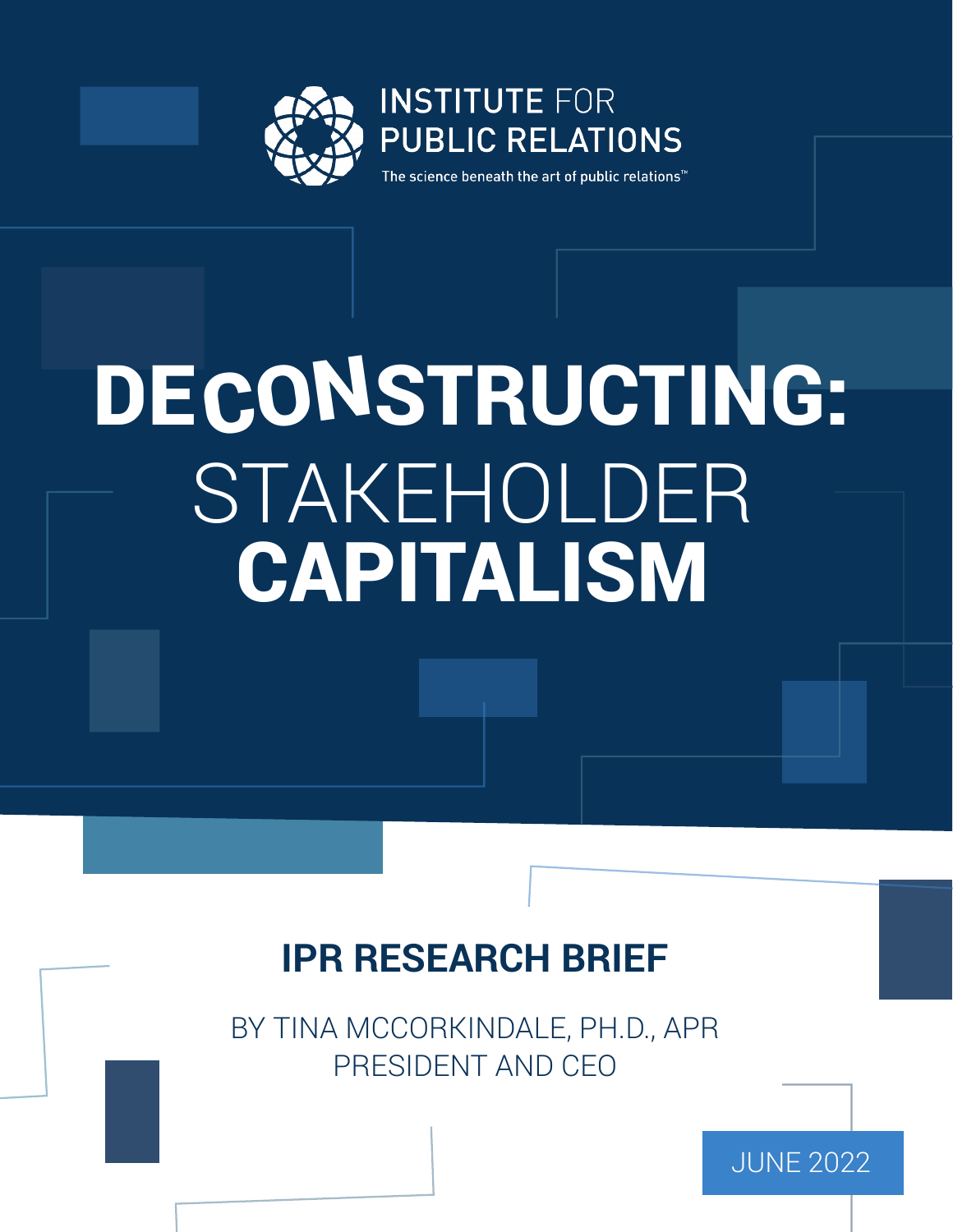

### INTRO

In the past 15 years, *stakeholder capitalism* has grown significantly as a business philosophy, influencing the communication and public relations industry. But what exactly does "stakeholder capitalism" mean? Is it a oneoff campaign, or should it be a holistic approach embedded in the guiding principles of an organization? In this edition of [Deconstructing](https://instituteforpr.org/category/deconstructing/), an IPR series devoted to building a better understanding of commonly-used but not widely understood terms, we explore the history and tenets of stakeholder capitalism, how leaders should think about stakeholder capitalism, and the criticisms of the approach.

### THE HISTORY OF **STAKEHOLDER CAPITALISM**

While the term "stakeholder" has existed for a few hundred years, one of the first appearances of the term in business literature was in 1963 in an internal memo from the Stanford Research Institute.<sup>1</sup> The stakeholder-centric approach took off in 1984 when Dr. R. Edward Freeman, a professor at the University of Virginia Darden School of Business, published a seminal book focused on stakeholder theory, "*Strategic Management: A Stakeholder Approach.*" Founded on pragmatic and libertarian theoretical lines, stakeholder theory² was created after current business theories did not respond well to rapid changes and other evolutions occurring in the business environment. Since then, Dr. [Freeman](https://www.darden.virginia.edu/faculty-research/directory/r-edward-freeman) has authored or edited more than 100 volumes and 200 articles in stakeholder management, strategy, and ethics. Nearly all scholarly articles about stakeholder theory or stakeholder capitalism trace back to Freeman.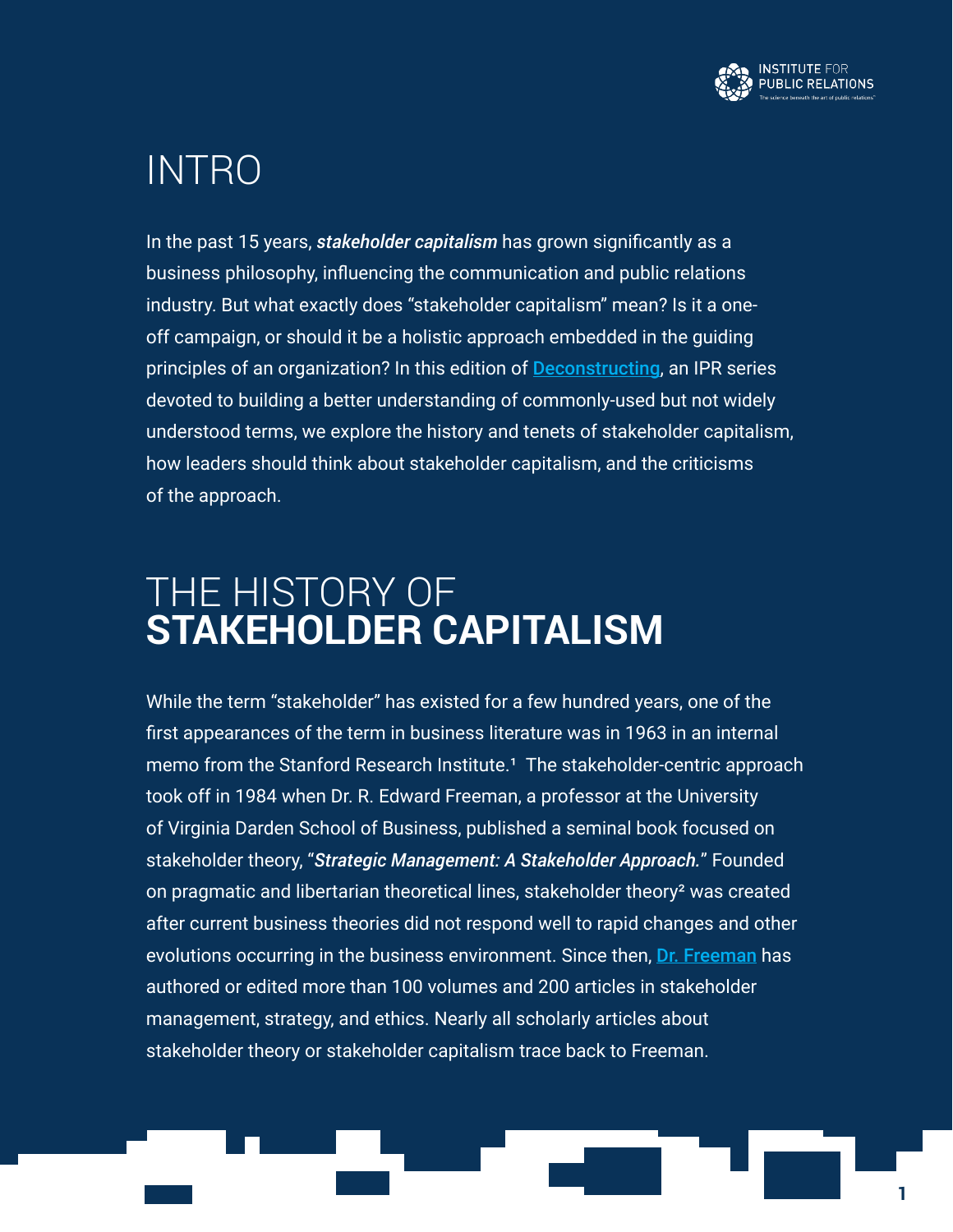

### WHAT IS A **STAKEHOLDER-CENTRIC** APPROACH?

A stakeholder-centric approach is a management process that considers all those who have a stake in the company, who can be affected by the company, or who can impact how an organization achieves its objectives.<sup>3</sup> This is different from the traditional *shareholder primacy* approach that focuses on maximizing company earnings to increase financial value and gains for the shareholder.

Being stakeholder-centric is not an easy task. For example, dealing with stakeholders may be more challenging than ignoring them.<sup>4</sup> Freeman and McVea (2001) said that stakeholder management is "a never-ending task of balancing and integrating multiple relationships and multiple objectives"5 and promoting shared interests in an ever-changing business environment.

A stakeholder-centric approach is grounded in four theories that explain the basis for this approach: corporate planning, systems theory, corporate social responsibility (CSR), and organizational theory. Grounded by systems theory, a stakeholder-centric approach recognizes the interconnectedness of stakeholders and says that successful strategies "integrate the interests of all stakeholders, rather than maximize the position of one group within limitations provided by the others." Within a CSR lens, stakeholder theory focuses on relationships with some groups who companies have traditionally ignored because of a perceived adversarial relationship.6

Dr. Parmar and his colleagues (2010) published a paper about how this line of "stakeholder thinking" emerged to help correct three interconnected business problems that revisit how capitalism is approached<sup>7</sup>:

**The problem of understanding how value is created and traded**

**The problem of connecting ethics and capitalism**

**The problem of helping managers think about management such that the first two problems are addressed.**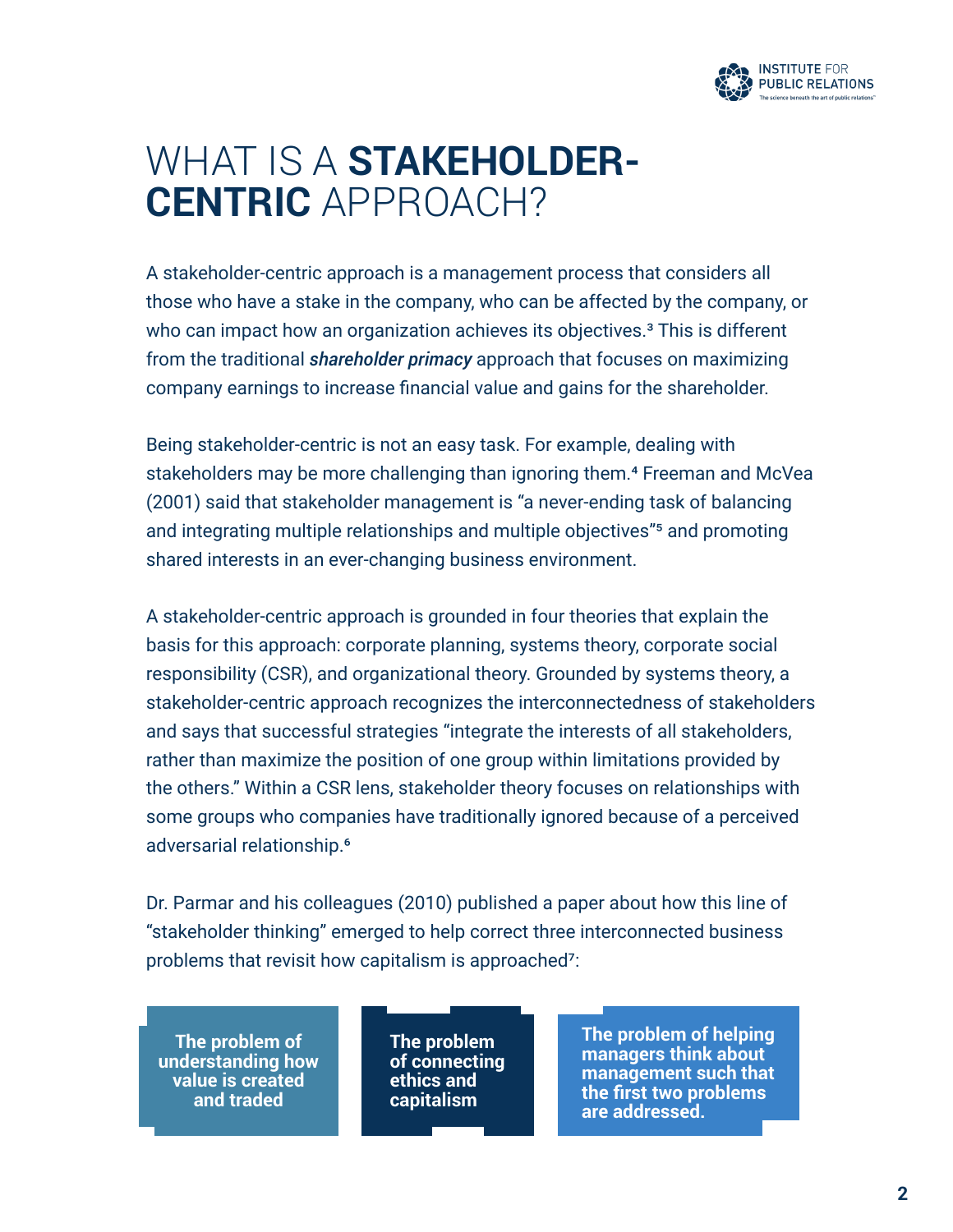

# **WHAT IS**  STAKEHOLDER CAPITALISM?

In 2019, the Business Roundtable (BRT), an association of American CEOs, published a widely-lauded **[statement](https://www.businessroundtable.org/business-roundtable-redefines-the-purpose-of-a-corporation-to-promote-an-economy-that-serves-all-americans)** moving away from shareholder primacy to a stakeholder-capitalistic model. The statement said, "While each of our individual companies serves its own corporate purpose, we share a fundamental commitment to all of our stakeholders." This statement has allowed companies to plant their flag in support of stakeholder capitalism.

Since its circulation as a business theory, businesses have adopted (or claimed to have adopted) an approach to stakeholder capitalism. In its **FY22** [Stakeholder Impact Report](https://stakeholderimpactreport.salesforce.com/), Salesforce defined stakeholder capitalism as:

A commitment to serve all stakeholders, including shareholders, customers, employees, partners, the planet, and the communities in which we work and live. We believe that the business of business is improving the state of the world.

In 2007, Dr. Freeman and colleagues offered six principles of stakeholder capitalism that "build a framework for our value creation and trade that infuses ethics at the foundations, respects the complexity of human beings, fosters innovation, and can help us move beyond the problems outlined" in other approaches.<sup>8</sup>



salesforce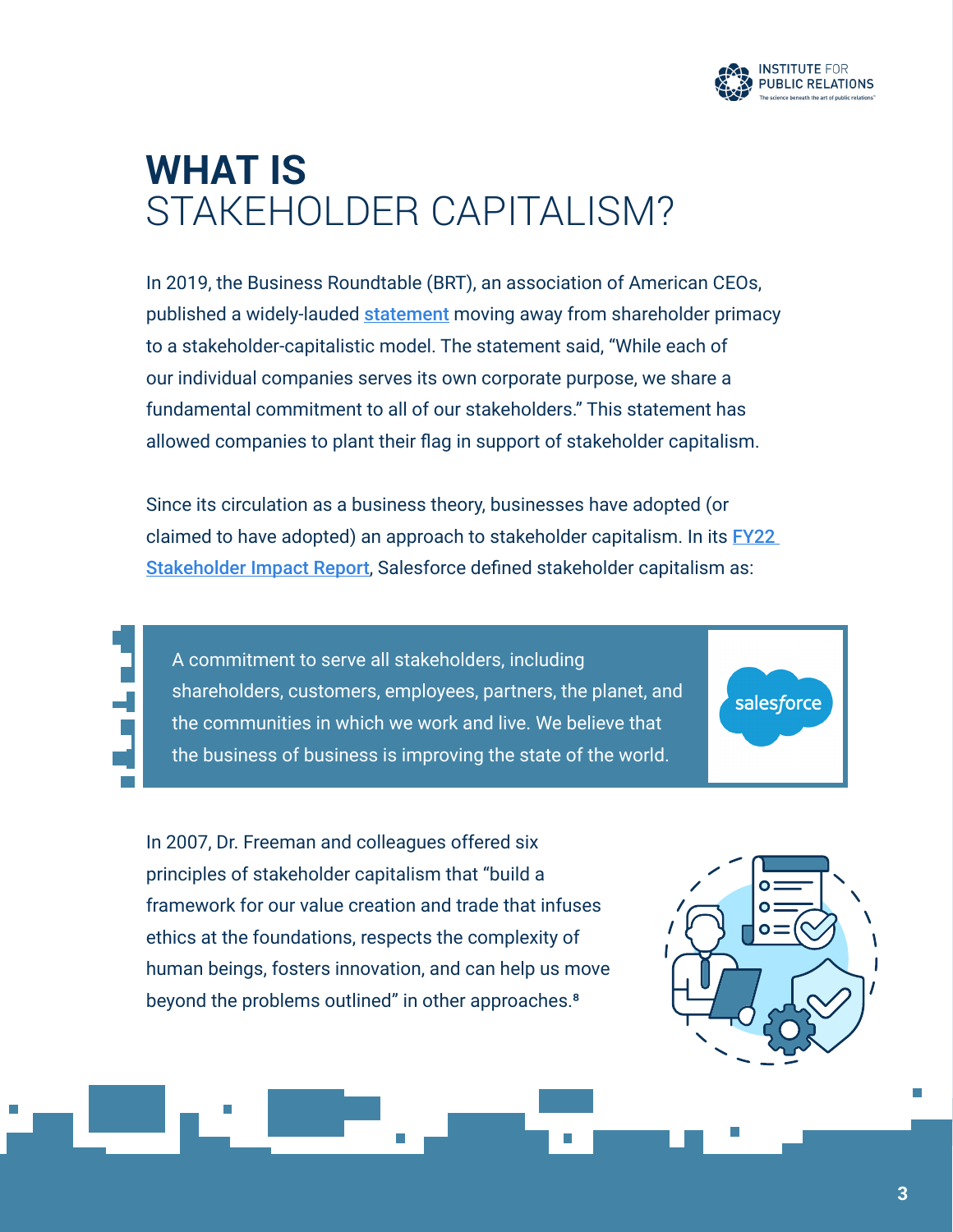

### THE **SIX TENETS** OF STAKEHOLDER CAPITALISM BY: DR. R. EDWARD FREEMAN AND COLLEAGUES

#### **1. THE PRINCIPLE OF** *STAKEHOLDER COOPERATION*

Value can be created, traded, and sustained because stakeholders can jointly satisfy their needs and desires by making voluntary agreements with each other that, for the most part, are kept.

#### **2. THE PRINCIPLE OF** *STAKEHOLDER ENGAGEMENT*

To successfully create, trade, and sustain value, a business must engage its stakeholders.

#### **3. THE PRINCIPLE OF** *STAKEHOLDER RESPONSIBILITY*

Value can be created, traded, and sustained because parties to an agreement are willing to accept responsibility for the consequences of their actions. When third parties are harmed, they must be compensated, or a new agreement must be negotiated with all those parties who are affected.

#### **4. THE PRINCIPLE OF** *COMPLEXITY*

Value can be created, traded, and sustained because human beings are complex psychological creatures capable of acting from many different values and points of view.

#### **5. THE PRINCIPLE OF** *CONTINUOUS CREATION*

Business as an institution is a source of the creation of value. Cooperating with stakeholders and motivated by values, businesspeople continuously create new sources of value.

#### **6. THE PRINCIPLE OF** *EMERGENT COMPETITION*

Competition emerges from a relatively free society so that stakeholders have options.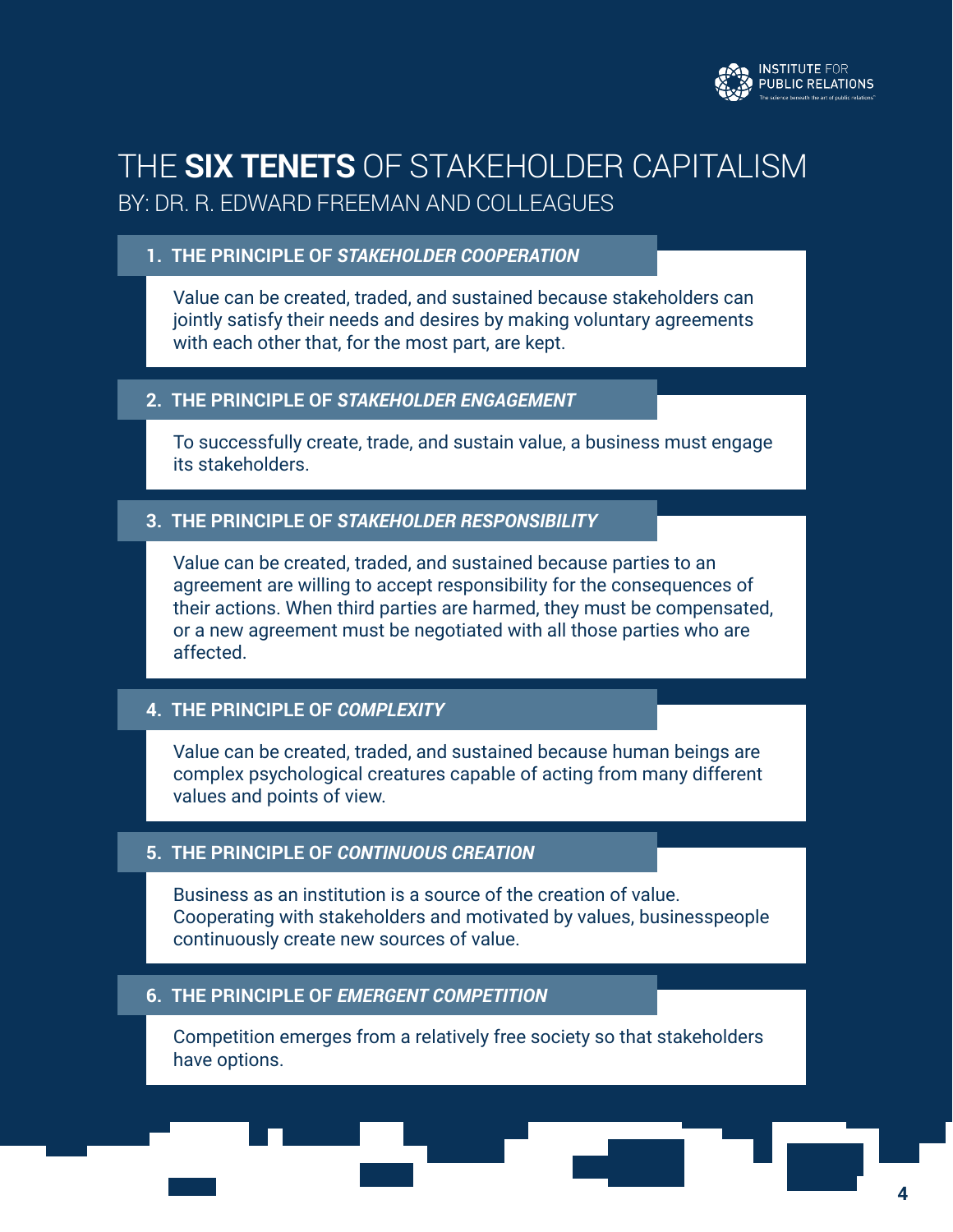

Very few public relations and communications scholars study stakeholder capitalism. One of the few, Dr. Marcia DiStaso, professor and associate dean of research at the University of Florida, said, "While success is still measured through long-term profitability, value is created and sustained through reinvention, having a consistent voice, a clear purpose, a coherent strategy, and a long-term view." Distaso spoke with IPR about the [May 2022 announcement](https://www.weforum.org/impact/stakeholder-capitalism-50-companies-adopt-esg-reporting-metrics/) from the World Economic Forum Annual Meeting at Davos, where 70 companies are now using stakeholder capitalism metrics. These include non-financial disclosures for people, planet, prosperity, and principles of governance to create data points for comparison across companies around the globe.

# **LEADERSHIP AND**  STAKEHOLDER CAPITALISM

In March 2022, Professors Freeman and Todnem By published five ideas of stakeholder capitalism that have implications for how companies should think about leadership; each must be included in a stakeholder capitalist mindset. While most are selfexplanatory, some of the five tenets include additional details:<sup>9</sup>

#### Purpose AND profits

Business as a societal AND market institution: Businesses must address both societal and market issues as many societal problems cannot be solved without them

**3**

**5**

Putting together business and ethics: Ethics should be at the core of all business, embedded within and throughout, so they cannot be separated.

#### Stakeholders AND shareholders

**4**

**2**

People as fully human AND economic: Humans can be concerned with their selfinterests and economic interests, rather than reducing behavior to focus on only one or the other

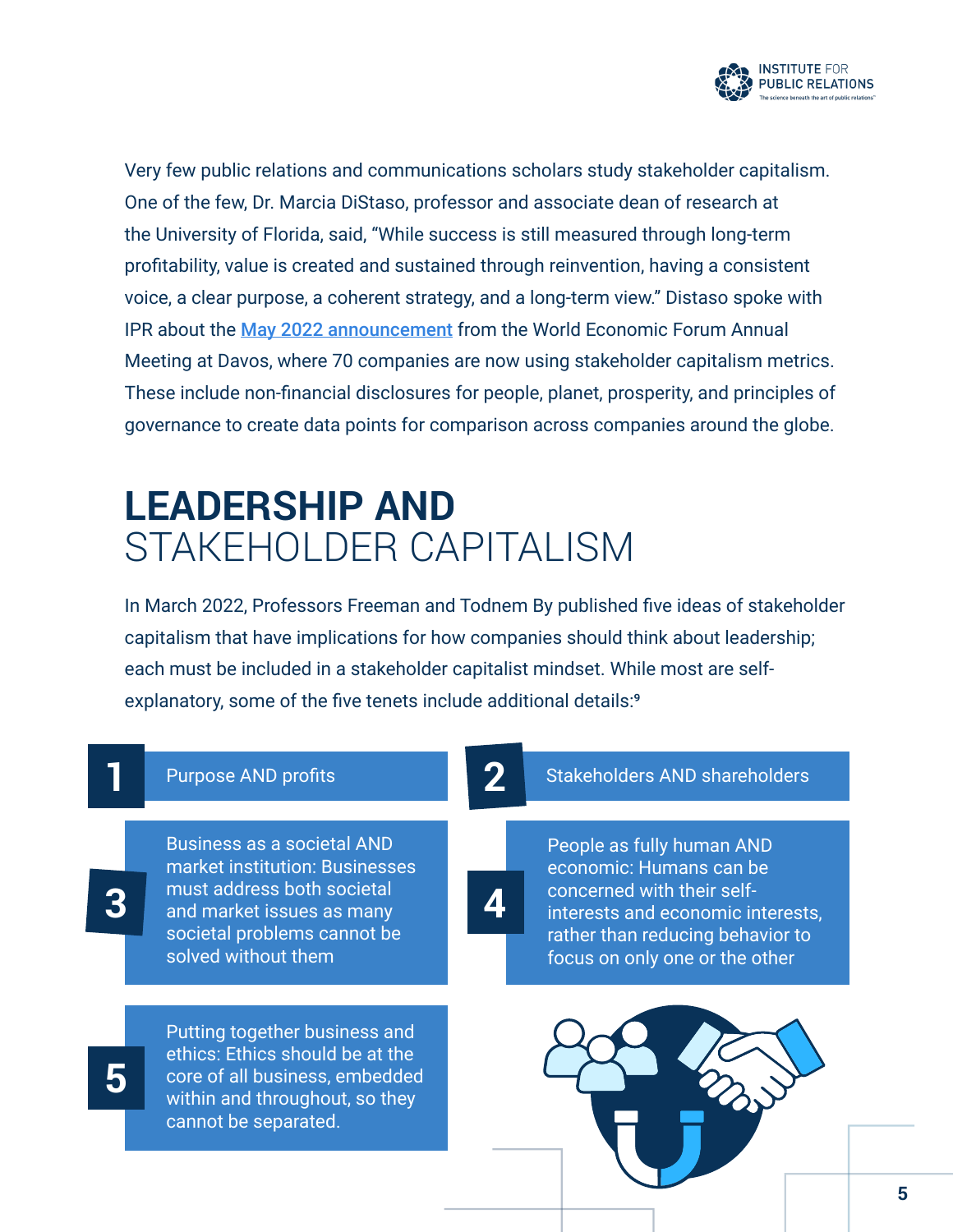

The scholars also offered what is needed in a stakeholder mindset requiring some critical shifts in management thinking. These include:

### "Giving" up dualistic thinking and the tyranny of the 'or.' Embracing the definition of problems and solutions rather than ideologies. Opening up to nontraditional solutions including non-business sector stakeholders. Embracing difficult societal issues that require time, coalitions, co-creation, creativity, and perhaps a loss of control." **1 2 3 4** STAKEHOLDER CAPITALISM MINDSET

Dr. DiStaso also noted how important purpose is in a stakeholder capitalism mindset but more work needs to be done to embody it. She said,

 "A company's purpose is essential. Most stakeholders want to understand, connect and share company values. Clearly, the benefits are here, but how to authentically execute in the best interest of employees, customers, communities, and shareholders is largely undetermined for many companies."

# CRITICISMS OF **STAKEHOLDER CAPITALISM THEORY**

As with all theories, stakeholder capitalism theory does have its critics. Dr. James A. Stieb of Drexel University said that the theory fails to follow the money in that "stockholders are the primary beneficiaries of corporate effort and dividends." <sup>10</sup> Also, to what extent are the concerns of the stakeholder considered, and how much should they influence decision-making? The theory may also be seen as corporate paternalism, which means companies are making decisions that they perceive to be beneficial for others but fail to give agency to those stakeholders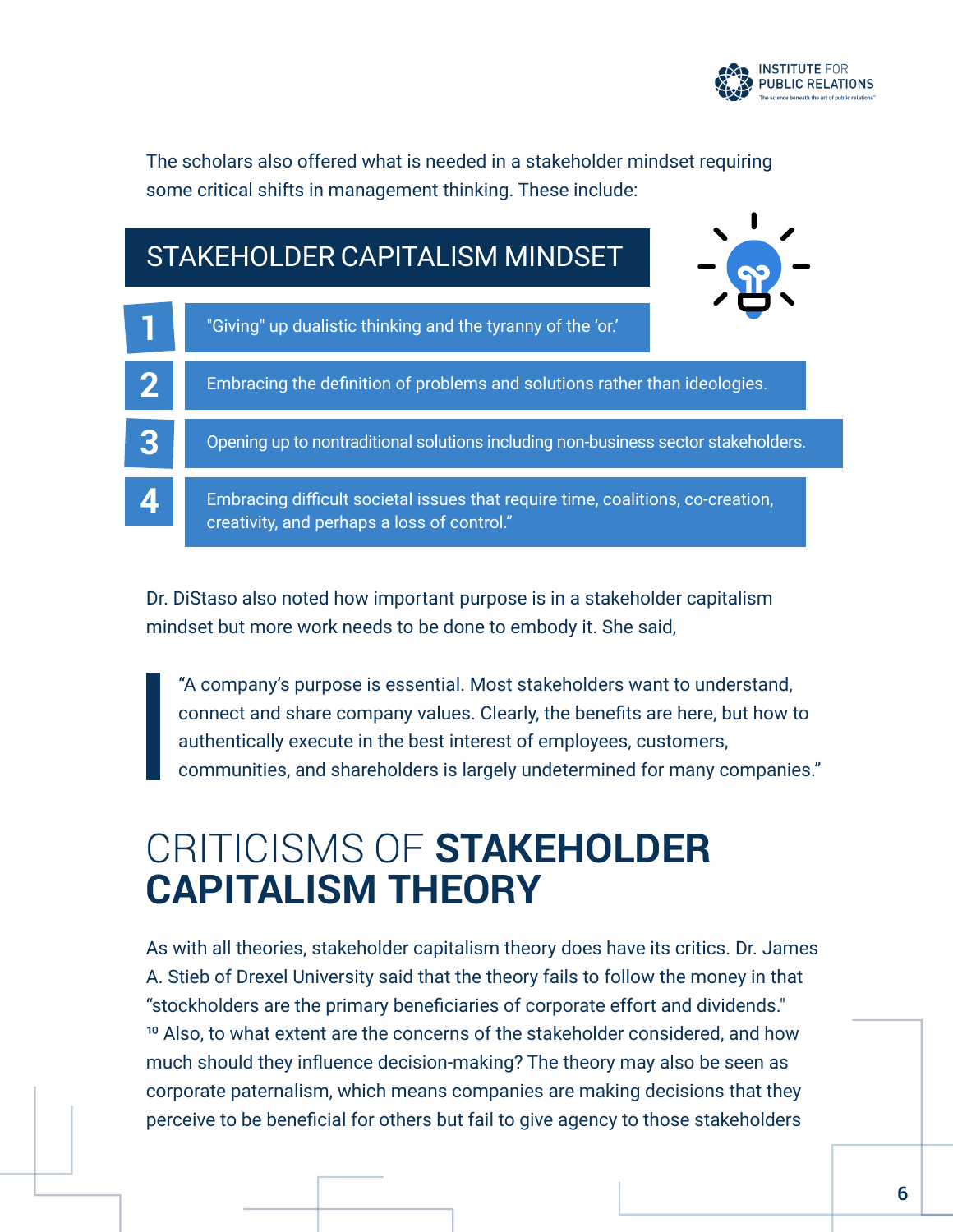

(and begs the question of who should decide what is best for others). Ethics is also critically important, as is the "ethic of care"—do companies always support stakeholders or only when it's to the organization's advantage?

Stakeholder capitalism has also been accused of being politically motivated to further a progressive agenda. In his **[annual letter](https://www.blackrock.com/corporate/investor-relations/larry-fink-ceo-letter)** to corporate leaders, BlackRock CEO Larry Fink reaffirmed the importance of capitalism and the mutually beneficial relationships of stakeholder capitalism. He added, "[It] is not about politics. It is not a social or ideological agenda. It is not 'woke.'"

### STAKEHOLDER-CAPITALISM **WASHING?**



Most criticisms of stakeholder capitalism are not with the theory itself, but how companies claim they follow the stakeholder capitalist model when their actions do not support this. Some call this "purposewashing" (as "stakeholder-capitalism washing" may be too big of a mouthful) and say that stakeholder capitalism is a ["PR stunt" or a "toothless pledge."](https://www.greenbiz.com/article/stakeholder-capitalism-not-if-when) Also, some companies equate ESG efforts with stakeholder capitalism. However, stakeholder capitalism is not a one-off application from one function of the organization or a

case study. It's a holistic subscription at the hub of an organization's purpose that radiates through all the spokes of the organization's wheel.

In September 2020, KKS Advisors and TCP issued a report, "COVID-19 and Inequality: [A Test of Corporate Purpose](https://www.sustainabilityrisk.org/_files/ugd/f64551_63f016a989db4dfeaa636d5a659d691a.pdf)," based on their constructed metric assessing a company's commitment to purpose by actions, how they have performed historically in a crisis with consideration to stakeholders, and how quickly they respond in crises. The research found that since the pandemic, BRT signatories did not outperform their counterparts on tests of corporate purpose. The report concluded that purposewashing is still a trend.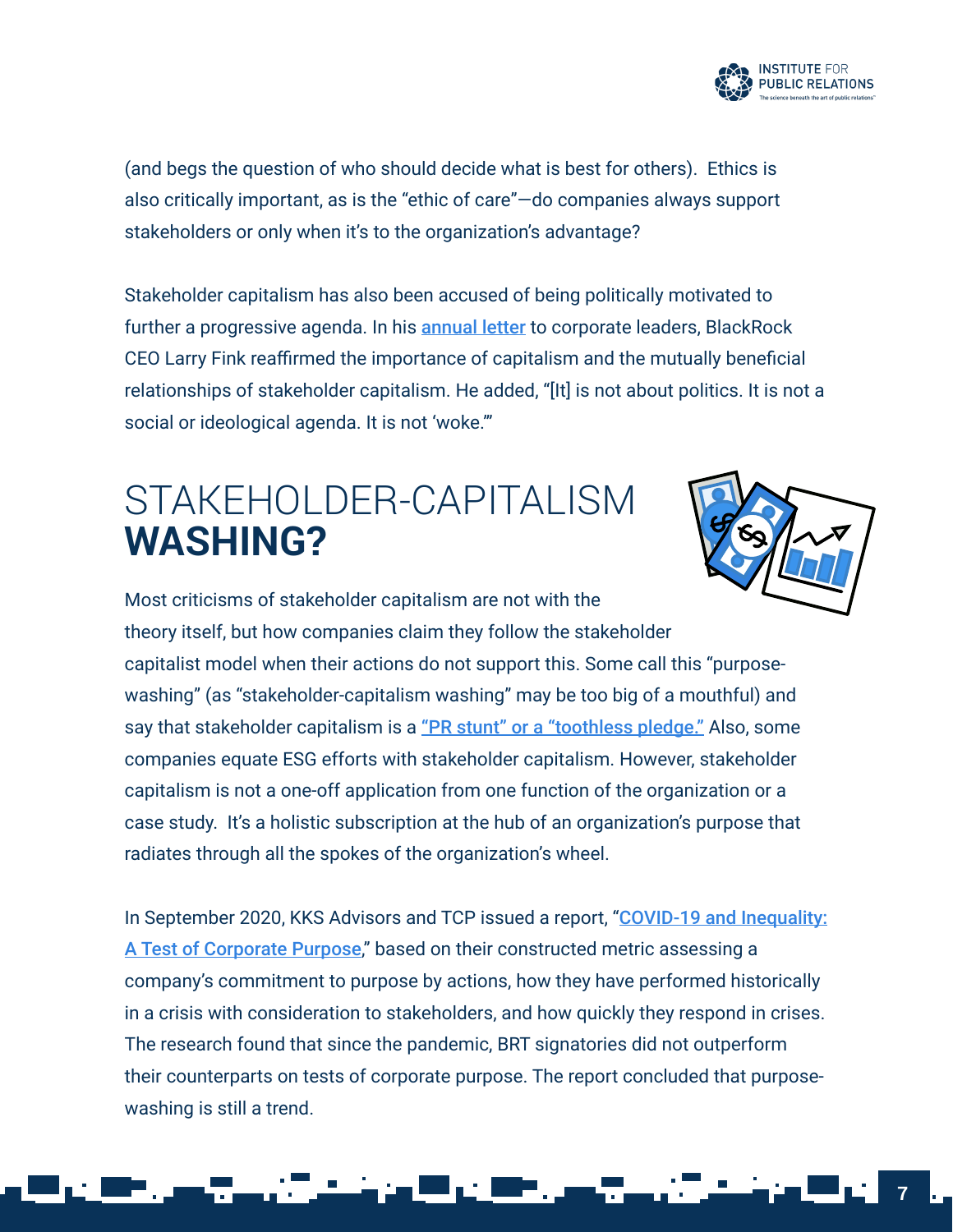

Strategist and author Andrew Winston also [wrote](https://hbr.org/2019/08/is-the-business-roundtable-statement-just-empty-rhetoric) about the rhetoric of BRT signatories and how many have "fought any action on climate, even while making public statements in support of a price on carbon." Also, some companies lobby or influence legislation or support PACs that violate their organization's values or purpose.

Others believe that shareholders and the company will always be the priority. Former dean of the Rotman School of Management Roger L. Martin said in an *HBR* [article](https://hbr.org/2010/01/the-age-of-customer-capitalism#:~:text=The%20second%2C%20shareholder%20value%20capitalism,shareholders%20and%20society%20will%20benefit.) that when the priority shifts from shareholder to the customer, even in the right culture, "the siren call of shareholder value maximization is ever present." Professors Vijay Govindarajan and Anup Srivastava said in an *[HBR](https://hbr.org/2020/01/we-are-nowhere-near-stakeholder-capitalism) [article](https://hbr.org/2020/01/we-are-nowhere-near-stakeholder-capitalism)* that we are "nowhere near" stakeholder capitalism as leaders continue to be evaluated by financially-driven metrics such as revenues, profits, or share prices. The *Fortune 500* list also demonstrates this, as well as the metrics of success that businesses promote.

### **CONCLUSION**

Whether stakeholder capitalism is a model, theory, or approach, there is no question that how this infiltrates a company can have significant effects on all stakeholders, both internal and external. One of the important takeaways, though, is that this is a holistic organizational approach theory and cannot survive as a one-off case study. If adopted, stakeholder capitalism must live in the heart of the organization, providing support to the many stakeholders that affect a company's wellbeing. Therefore, having a solid understanding of the basis and tenets of a stakeholder capitalistic approach is critical for communicators to help piece the puzzle together on behalf of their organizations.